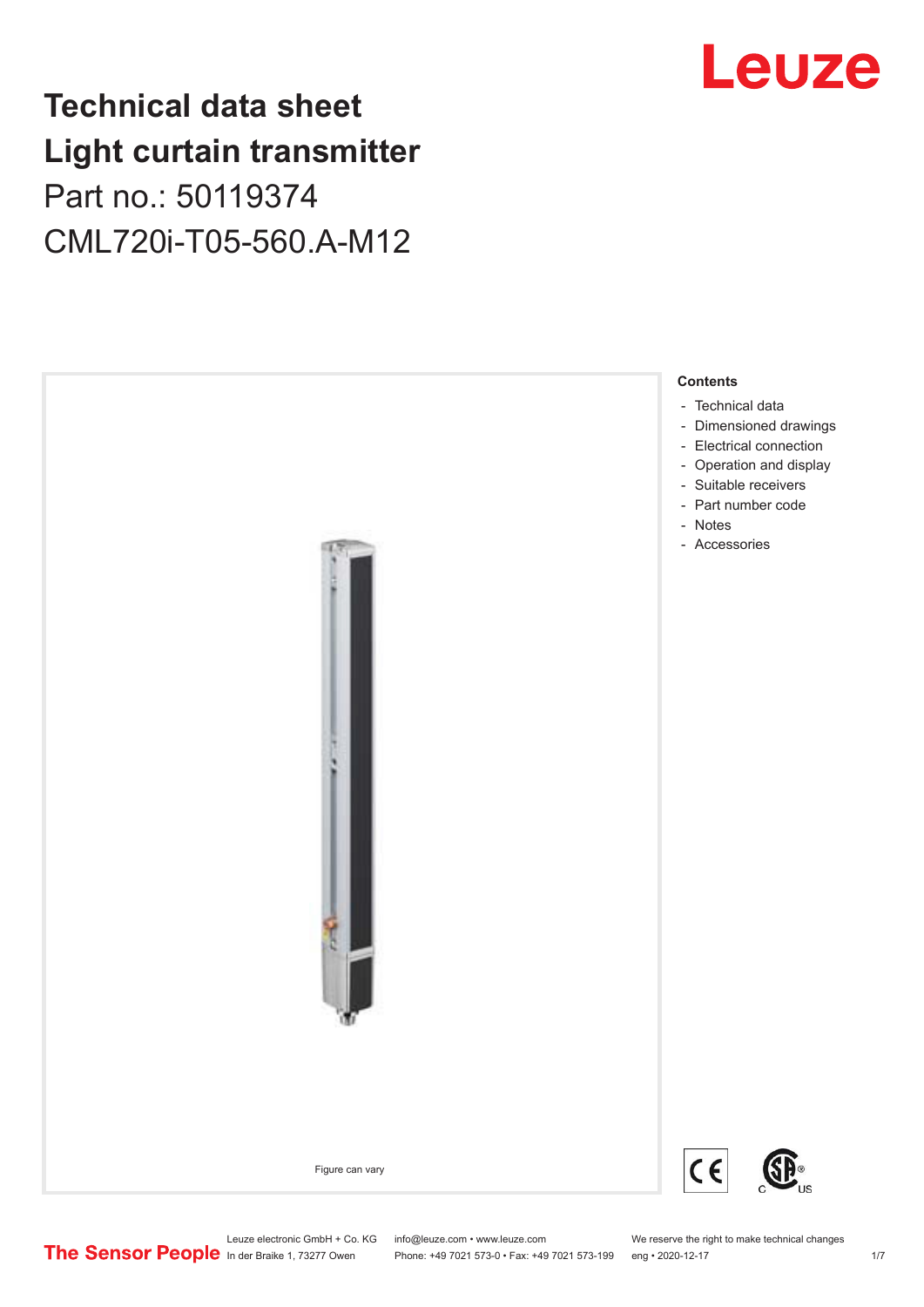## <span id="page-1-0"></span>**Technical data**

# Leuze

#### **Basic data**

| Series                          | 720                                                                                 |
|---------------------------------|-------------------------------------------------------------------------------------|
| <b>Operating principle</b>      | Throughbeam principle                                                               |
| Device type                     | Transmitter                                                                         |
| <b>Contains</b>                 | 2x BT-NC sliding block                                                              |
| <b>Application</b>              | Object measurement                                                                  |
| <b>Special version</b>          |                                                                                     |
| <b>Special version</b>          | Crossed-beam scanning                                                               |
|                                 | Diagonal-beam scanning                                                              |
|                                 | Parallel-beam scanning                                                              |
| <b>Optical data</b>             |                                                                                     |
| <b>Operating range</b>          | Guaranteed operating range                                                          |
| <b>Operating range</b>          | 0.13.5m                                                                             |
| <b>Operating range limit</b>    | Typical operating range                                                             |
| <b>Operating range limit</b>    | 0.14.5m                                                                             |
| <b>Measurement field length</b> | 560 mm                                                                              |
| <b>Number of beams</b>          | 112 Piece(s)                                                                        |
| Beam spacing                    | 5 <sub>mm</sub>                                                                     |
| Light source                    | LED. Infrared                                                                       |
| <b>LED light wavelength</b>     | 940 nm                                                                              |
| <b>Measurement data</b>         |                                                                                     |
| Minimum object diameter         | $10 \text{ mm}$                                                                     |
| <b>Electrical data</b>          |                                                                                     |
| <b>Protective circuit</b>       | Polarity reversal protection                                                        |
|                                 | Short circuit protected                                                             |
|                                 | <b>Transient protection</b>                                                         |
| Performance data                |                                                                                     |
| Supply voltage U <sub>B</sub>   | 18  30 V, DC                                                                        |
| <b>Residual ripple</b>          | 0  15 %, From U <sub>p</sub>                                                        |
| <b>Open-circuit current</b>     | 0  165 mA, The specified values refer<br>to the entire package consisting of trans- |

#### **Mechanical data**

| Design                   | Cubic                        |
|--------------------------|------------------------------|
| Dimension (W x H x L)    | 29 mm x 35.4 mm x 635 mm     |
| <b>Housing material</b>  | Metal                        |
| <b>Metal housing</b>     | Aluminum                     |
| Lens cover material      | Plastic                      |
| Net weight               | 750 g                        |
| <b>Housing color</b>     | Silver                       |
| <b>Type of fastening</b> | Groove mounting              |
|                          | Via optional mounting device |
|                          |                              |

#### **Operation and display**

| Type of display | I FD.      |
|-----------------|------------|
| Number of LEDs  | 1 Piece(s) |

#### **Environmental data**

| Ambient temperature, operation | -30  60 °C |
|--------------------------------|------------|
| Ambient temperature, storage   | -40  70 °C |

#### **Certifications**

| Degree of protection     | IP 65         |
|--------------------------|---------------|
| <b>Protection class</b>  | Ш             |
| <b>Certifications</b>    | c CSA US      |
| <b>Standards applied</b> | IEC 60947-5-2 |

#### **Classification**

| <b>Customs tariff number</b> | 90314990 |
|------------------------------|----------|
| eCl@ss 5.1.4                 | 27270910 |
| eCl@ss 8.0                   | 27270910 |
| eCl@ss 9.0                   | 27270910 |
| eCl@ss 10.0                  | 27270910 |
| eCl@ss 11.0                  | 27270910 |
| <b>ETIM 5.0</b>              | EC002549 |
| <b>ETIM 6.0</b>              | EC002549 |
| <b>ETIM 7.0</b>              | EC002549 |

#### **Timing**

| <b>Readiness delay</b> | 450 ms  |
|------------------------|---------|
| Cycle time             | 3.76 ms |

mitter and receiver.

#### **Connection**

| 1 Piece(s)             |
|------------------------|
| Axial                  |
|                        |
|                        |
| Connection to receiver |
| Sync-input             |
| Voltage supply         |
| Connector              |
| M <sub>12</sub>        |
| Male                   |
| Metal                  |
| $5 - pin$              |
| A-coded                |
|                        |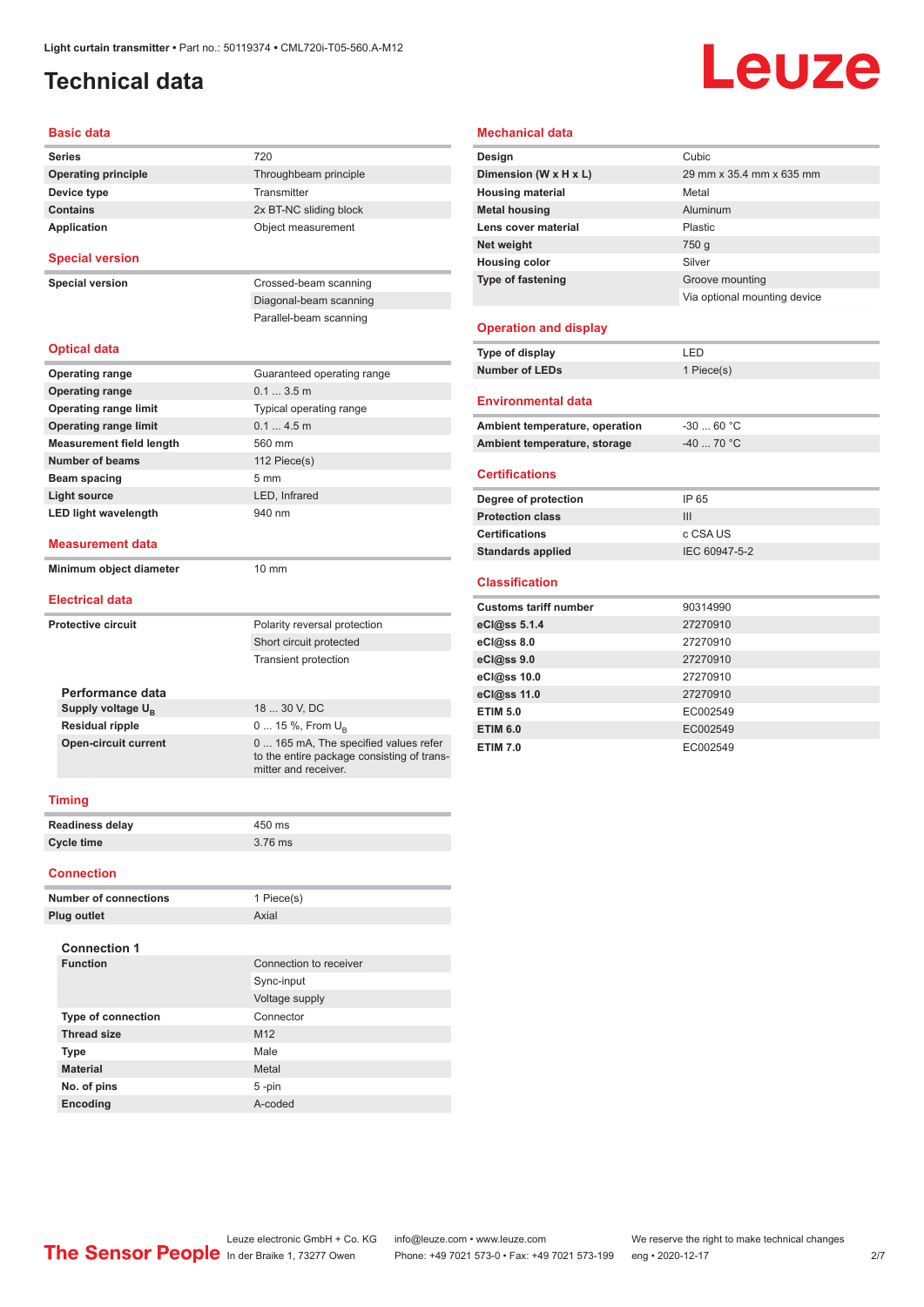## <span id="page-2-0"></span>**Dimensioned drawings**

All dimensions in millimeters



A Beam spacing 5 mm

- B Measurement field length 560 mm
- F M6 thread
- G Fastening groove

T Transmitter

- R Receiver
- Y 2.5 mm
- 

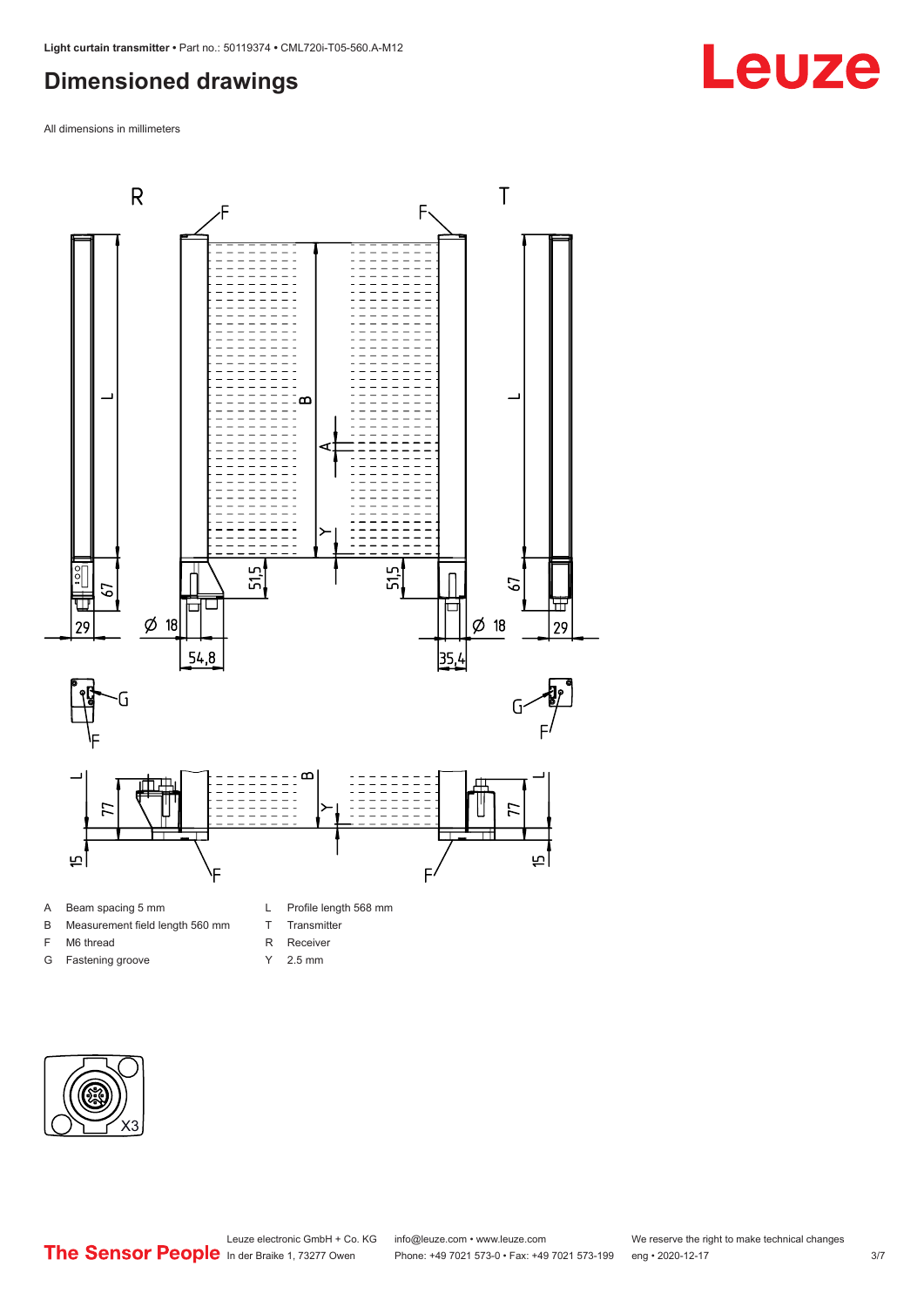### <span id="page-3-0"></span>**Electrical connection**

## Leuze

#### **Connection 1**

| <b>Function</b>           | Connection to receiver |
|---------------------------|------------------------|
|                           | Sync-input             |
|                           | Voltage supply         |
| <b>Type of connection</b> | Connector              |
| <b>Thread size</b>        | M12                    |
| <b>Type</b>               | Male                   |
| <b>Material</b>           | Metal                  |
| No. of pins               | $5 - pin$              |
| Encoding                  | A-coded                |

#### **Pin Pin assignment**

|                | <b>FE/SHIELD</b> |  |  |
|----------------|------------------|--|--|
| $\mathbf{2}$   | V+               |  |  |
| 3              | <b>GND</b>       |  |  |
| $\overline{4}$ | RS 485 Tx+       |  |  |
| 5              | RS 485 Tx-       |  |  |



## **Operation and display**

| <b>LED</b>                     | <b>Display</b>                               | <b>Meaning</b>                                           |
|--------------------------------|----------------------------------------------|----------------------------------------------------------|
| Green, continuous light<br>Off |                                              | Continuous mode                                          |
|                                |                                              | No communication with the receiver / waiting for trigger |
|                                | green, flashing in sync with the measurement | Measurement frequency display                            |

#### **Suitable receivers**

| Part no. | <b>Designation</b>                  | <b>Article</b>         | <b>Description</b>                                                                                                       |
|----------|-------------------------------------|------------------------|--------------------------------------------------------------------------------------------------------------------------|
| 50119612 | CML720i-R05-560.A/<br><b>CN-M12</b> | Light curtain receiver | Operating range: 0.1  3.5 m<br>Interface: CANopen<br>Connection: Connector, M12, Axial, 8 -pin                           |
| 50119802 | CML720i-R05-560.A/<br><b>CV-M12</b> | Light curtain receiver | Operating range: 0.1  3.5 m<br>Analog outputs: 2 Piece(s), Voltage, Current<br>Connection: Connector, M12, Axial, 8 -pin |
| 50123446 | CML720i-R05-560.A/<br>D3-M12        | Light curtain receiver | Operating range: 0.1  3.5 m<br>Interface: RS 485 Modbus<br>Connection: Connector, M12, Axial, 8 -pin                     |
| 50119721 | CML720i-R05-560.A/<br>$L-M12$       | Light curtain receiver | Operating range: 0.1  3.5 m<br>Interface: IO-Link<br>Connection: Connector, M12, Axial, 8 -pin                           |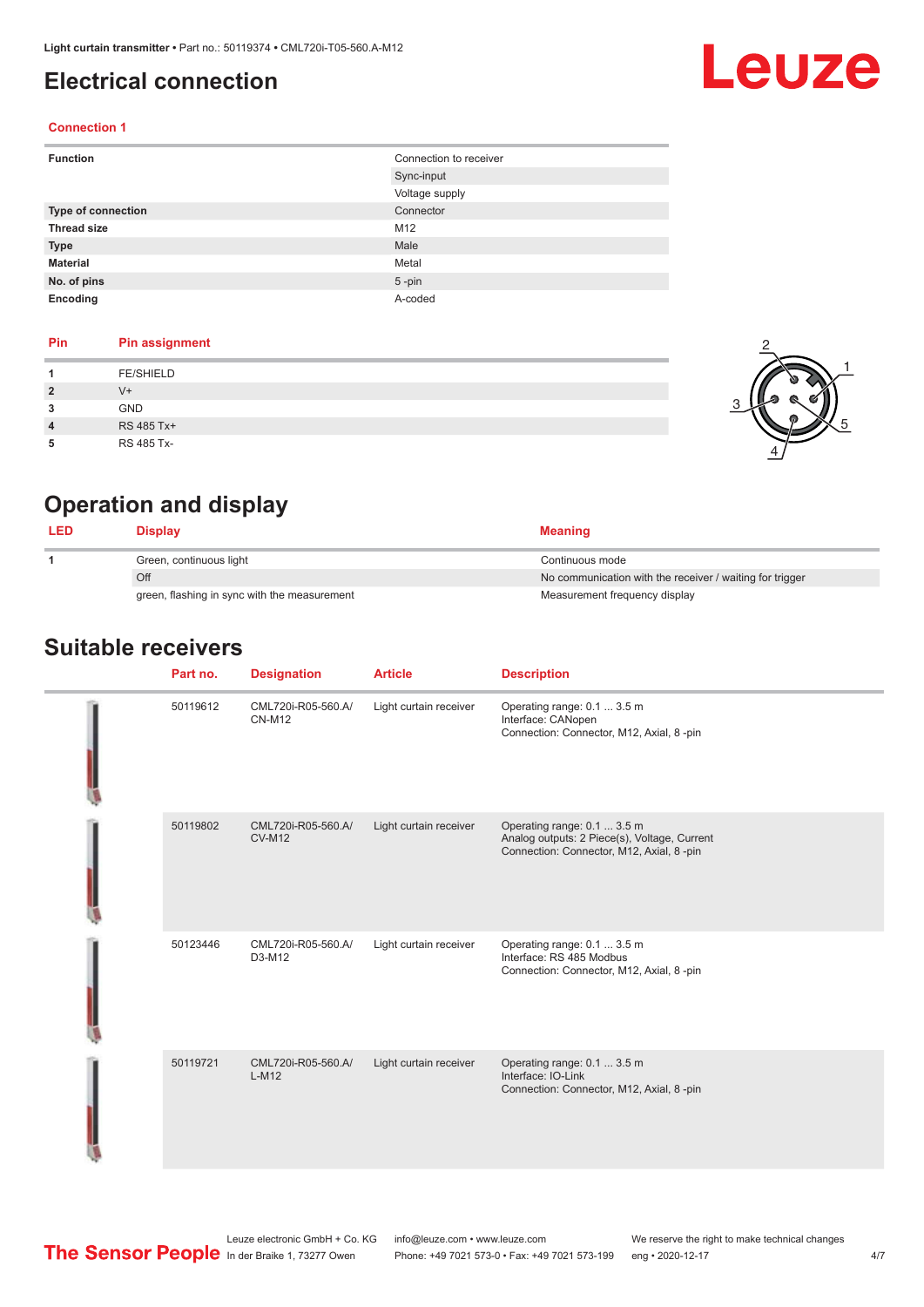## Leuze

### <span id="page-4-0"></span>**Suitable receivers**

| Part no. | <b>Designation</b>                  | <b>Article</b>         | <b>Description</b>                                                                                 |
|----------|-------------------------------------|------------------------|----------------------------------------------------------------------------------------------------|
| 50122938 | CML720i-R05-560.A/<br><b>PB-M12</b> | Light curtain receiver | Operating range: 0.1  3.5 m<br>Interface: PROFIBUS DP<br>Connection: Connector, M12, Axial, 8 -pin |
| 50131902 | CML720i-R05-560.A/<br><b>PN-M12</b> | Light curtain receiver | Operating range: 0.1  3.5 m<br>Interface: PROFINET<br>Connection: Connector, M12, Axial, 8-pin     |

### **Part number code**

Part designation: **CML7XXi-YZZ-AAAA.BCCCDDD-EEEFFF**

| <b>CML</b>  | <b>Operating principle</b><br>Measuring light curtain                                                                                     |
|-------------|-------------------------------------------------------------------------------------------------------------------------------------------|
| 7XXi        | <b>Series</b><br>720i: 720i series<br>730i: 730i series                                                                                   |
| Υ           | Device type<br>T: transmitter<br>R: receiver                                                                                              |
| <b>ZZ</b>   | <b>Beam spacing</b><br>$05:5$ mm<br>10:10 mm<br>20:20 mm<br>40:40 mm                                                                      |
| <b>AAAA</b> | Measurement field length [mm], dependent on beam spacing                                                                                  |
| B           | Equipment<br>A: connector outlet, axial<br>R: rear connector outlet                                                                       |
| CCC         | Interface<br>L: IO-Link<br>/CN: CANopen<br>/PB: PROFIBUS<br>/PN: PROFINET<br>/CV: Analog current and voltage output<br>/D3: RS 485 Modbus |
| <b>DDD</b>  | <b>Special equipment</b><br>-PS: Power Setting                                                                                            |
| EEE         | <b>Electrical connection</b><br>M12: M12 connector                                                                                        |
| <b>FFF</b>  | -EX: Explosion protection                                                                                                                 |
| <b>Note</b> |                                                                                                                                           |
|             |                                                                                                                                           |
|             | $\&$ A list with all available device types can be found on the Leuze website at www.leuze.com.                                           |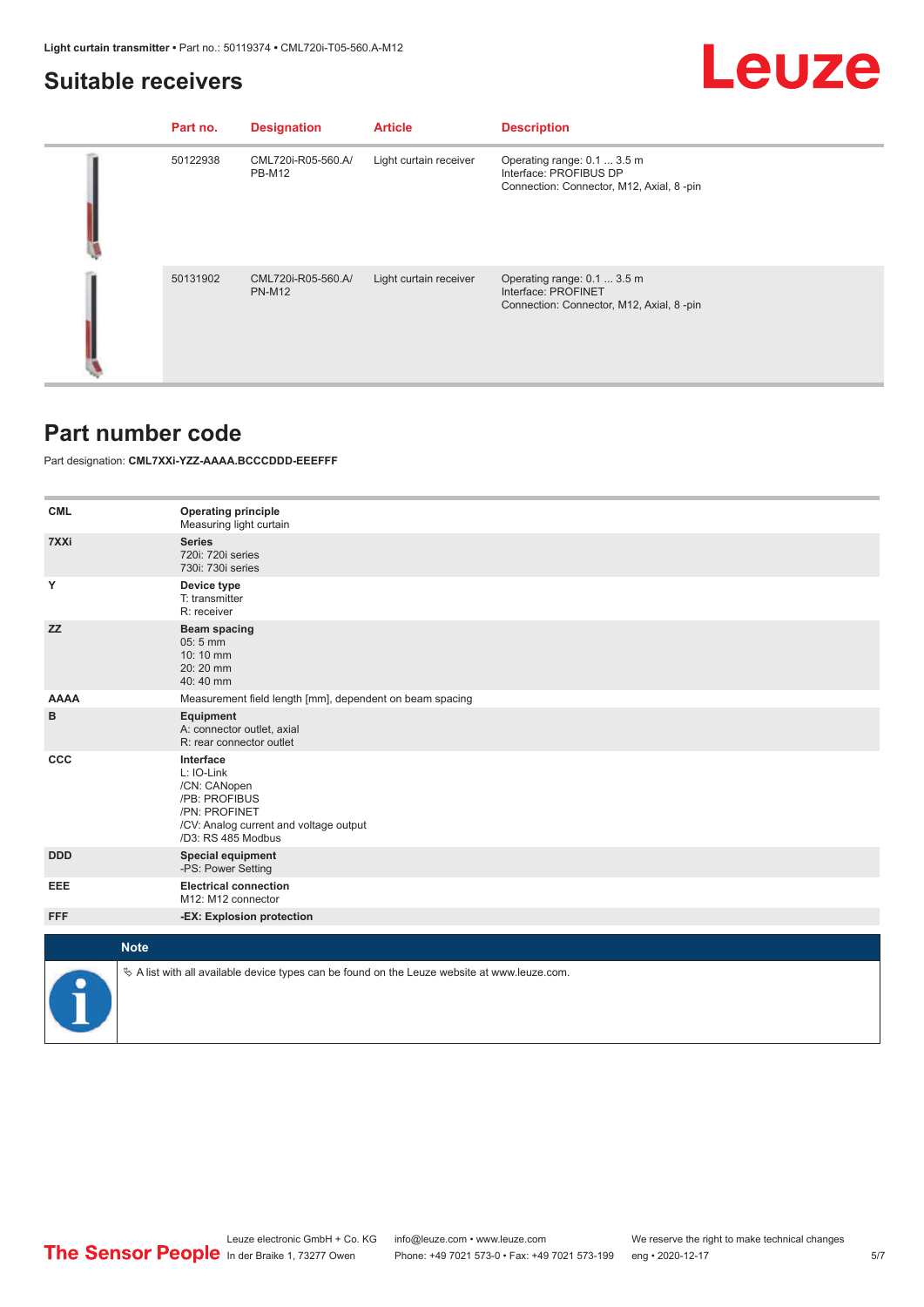### <span id="page-5-0"></span>**Notes**

#### **Observe intended use!**

 $\%$  This product is not a safety sensor and is not intended as personnel protection.

 $\%$  The product may only be put into operation by competent persons.

 $\%$  Only use the product in accordance with its intended use.

|  | <b>For UL applications:</b>                                                                                                                                                       |
|--|-----------------------------------------------------------------------------------------------------------------------------------------------------------------------------------|
|  | Vertical providence is only permitted in Class 2 circuits in accordance with the NEC (National Electric Code).                                                                    |
|  | V These proximity switches shall be used with UL Listed Cable assemblies rated 30V, 0.5A min, in the field installation, or equivalent (categories: CYJV/<br>CYJV7 or PVVA/PVVA7) |

#### **Accessories**

#### Connection technology - Interconnection cables

|   |              | Part no. | <b>Designation</b>                     | <b>Article</b>        | <b>Description</b>                                                                                                                                                                                                                                    |
|---|--------------|----------|----------------------------------------|-----------------------|-------------------------------------------------------------------------------------------------------------------------------------------------------------------------------------------------------------------------------------------------------|
| Ø | $\odot$<br>p | 50129781 | <b>KDS DN-M12-5A-</b><br>M12-5A-P3-050 | Interconnection cable | Suitable for interface: IO-Link, DeviceNet, CANopen<br>Connection 1: Connector, M12, Axial, Female, A-coded, 5-pin<br>Connection 2: Connector, M12, Axial, Male, A-coded, 5-pin<br>Shielded: Yes<br>Cable length: 5,000 mm<br>Sheathing material: PUR |

## Mounting technology - Mounting brackets

|               | Part no. | <b>Designation</b> | <b>Article</b>      | <b>Description</b>                                                                                                                                                                                                        |
|---------------|----------|--------------------|---------------------|---------------------------------------------------------------------------------------------------------------------------------------------------------------------------------------------------------------------------|
| <b>Altres</b> | 50142900 | BT 700M.5-2SET     | Mounting device set | Design of mounting device: Bracket mounting<br>Fastening, at system: Through-hole mounting, T slotted hole<br>Mounting bracket, at device: Screw type, Sliding block<br>Type of mounting device: Rigid<br>Material: Steel |

## Mounting technology - Swivel mounts

| Part no. | <b>Designation</b> | <b>Article</b>       | <b>Description</b>                                                                                                                                          |
|----------|--------------------|----------------------|-------------------------------------------------------------------------------------------------------------------------------------------------------------|
| 429046   | <b>BT-2R1</b>      | Mounting bracket set | Fastening, at system: Through-hole mounting<br>Mounting bracket, at device: Clampable<br>Type of mounting device: Turning, 360°<br>Material: Metal, Plastic |

Leuze